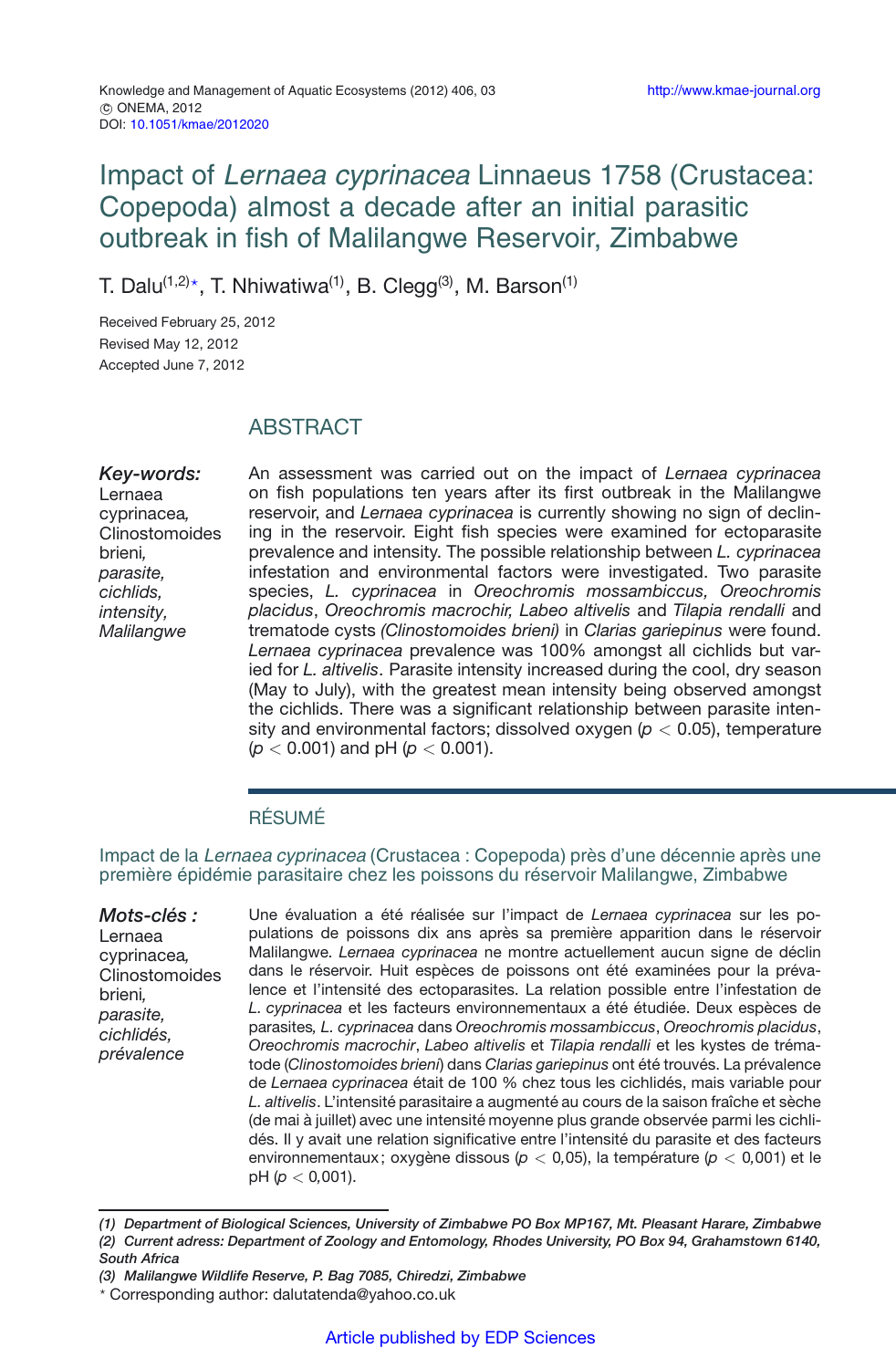### INTRODUCTION

Fish parasites are very common throughout the world and are of particular importance in the tropics (Moyo *et al*., [2009](#page-8-0)). Parasites affect fish health, growth and survival (Barson and Marshall, [2003](#page-8-1)). *Lernaea cyprinacea* Linnaeus, 1758 (Crustacea: Copepoda), commonly known as "anchor worm", is an important crustacean parasite of freshwater fish that has a wide geographic range (Silva-Souza *et al*., [2000;](#page-8-2) Nagasawa *et al*., [2007;](#page-8-3) Hoffman, 1999).

*Lernaea* species have nine stages in the life cycle, including three free-living naupliar stages, five copepodid stages and one adult stage. After mating on the fish host, the males die and females metamorphose and insert their anterior body into the host tissue and then produce eggs (Nagasawa *et al*., [2007;](#page-8-3) Barson *et al.*, [2008b](#page-8-4)). Anchor worm infections usually result in a single parasite per host fish in flowing rivers and streams, causing a little damage, but in closed environments severe infestations often result (Demaree, [1967](#page-8-5)).

The complex life cycles that parasites possess make them extremely valuable information units on aquatic environmental conditions since their presence or absence tells us a great deal about not only their host ecology but also food web interactions, biodiversity and environmental stress (Madanire-Moyo and Barson, [2010](#page-8-6)). Combining different species based on shared patterns of transmission provides a potentially more powerful indicator of prevailing environmental conditions (Moyo *et al*., [2009](#page-8-0); Madanire-Moyo and Barson, [2010](#page-8-6)).

Knowledge on the fish parasites in Zimbabwe is limited to studies that were done in Lake Kariba (Chishawa, [1991](#page-8-7); Douellou, [1992](#page-8-8)), in the upper Manyame catchment including Lake Chivero (Barson and Marshall, [2003](#page-8-1); Barson, [2004](#page-8-9); Madanire-Moyo and Barson, [2010;](#page-8-6) Taruvinga, [2011\)](#page-8-10) and the south-eastern lowveld rivers (Barson *et al*., [2008a](#page-8-11)). No meaningful work has been done on fish parasites in small dams except work carried out by Barson *et al.* [\(2008b](#page-8-4)) in Malilangwe Reservoir, Moyo *et al*. [\(2009](#page-8-0)) in Insukamini Dam and Taruvinga (2011) in Harava and Seke Dams.

In 2002, a parasitic infestation of *L. cyprinacea* was observed on several *Oreochromis* species in Malilangwe Dam (Bruce Clegg, personal observation). This parasite being a one-host parasite, it probably arrived either *via* infected fish from the surrounding Runde catchment or from human introductions of infested fish. At the time water levels in the dam were very high following the tropical cyclone Eline in 2000, and it is possible that the prevailing flood conditions could have brought the infested individuals into the otherwise isolated Malilangwe Dam. Subsequent investigation by Barson *et al.* [\(2008b](#page-8-4)) revealed that the parasite had affected almost 100% of the population of the species involved, with little or no apparent seasonal variation, somehow suggesting that the parasite was trapped in a more or less isolated system.

The purpose of this study was to assess the current status of *L. cyprinacea* infestation, about nine years following its initial appearance on fish of the Malilangwe reservoir. We also aimed to investigate its distribution within the different seasons and assess the general prevalence and intensity of fish parasitism within the reservoir.

### *> STUDY AREA*

Malilangwe Wildlife Reserve is located in the Chiredzi District of the south-eastern lowveld of Zimbabwe (20° 58' 21° 02' S, 31° 47' 32° 01' E) (Figure [1\)](#page-2-0). It arises from an impounded river formed in 1964 and is used for water supply in the reserve. Itis situated on the Nyamasikana River, a tributary of the Chiredzi River which in turn flows into the Runde River. It is a gravity section masonry dam with a surface area of 211 hectares with maximum volume of  $1.2\times10^7$  m<sup>3</sup> at full capacity. Flanked by rocky hills on most of its sides, the impoundment has a rocky substrate with few sandy bays. It is poorly vegetated with a few marginal plants including *Azolla filiculoides* (Lam), *Ludwigia stolonifera* (Guill and Perr) Raven, *Panicum repens* (Lam), *Schoenoplectus corymbosus* (Roth ex Roem and Schult) Raynal *Potamogeton pusillus* Linnaeus, *P. crispus* Linnaeus, *P. tricarinatus* Benn *Phragmites mauritianus* (Kunth) and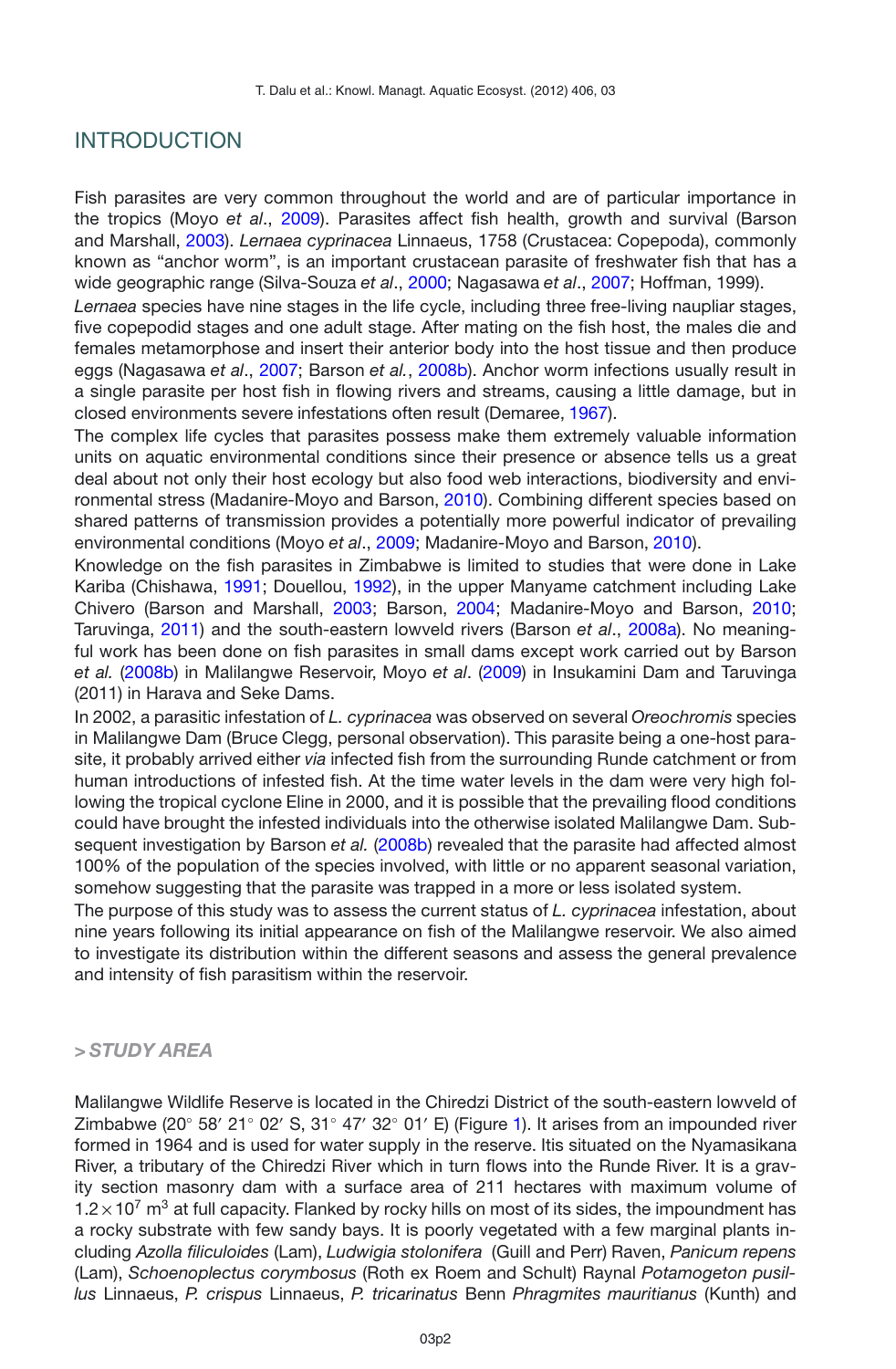<span id="page-2-0"></span>T. Dalu et al.: Knowl. Managt. Aquatic Ecosyst. (2012) 406, 03



#### *Figure 1*

*Location of littoral zone sampling sites around Malilangwe Reservoir (shaded area).*

*Cyperus* sp The fish communities include predators, omnivores, detritivores, and micro- and macrophages (Dalu *et al*., unpubl. data; Barson *et al.*, [2008b\)](#page-8-4).

## **METHODS**

### *> FISH SURVEYS*

Sampling was carried out monthly for 9 months (February to October 2011). The sampling program was done using three types of fishing gear: fyke nets, a seine net and gill nets. Fyke nets were used in the shallow parts (*<*1 m) while gill nets were set in the deeper sections (*>*1.5 m) of the dam. Three double fyke nets with a stretched mesh size of 24 mm connected by a 12.5-m-long net giving a total length of 18 m were set overnight at randomly selected sites. A fleet of nylon multifilament gill nets with stretched meshes of 12, 20, 30, 40, 50, 72, 100, 128 and 140 mm were used in February and March 2011 and cotton multifilament nets with stretched meshes of 7, 12, 20, 30, 40, 50, 60 and 72 mm were used throughout the sampling period, and both nets were set overnight for 12−14 h. A Seine net with mesh size of 18 mm was also used only in June 2011. Gill nets were used more extensively compared with the other fishing gears. Fish were identified by different freshwater fish guides of Southern Africa (Skelton, [2001](#page-8-12); Marshall, [2010](#page-8-13)). Fish standard length was measured to the nearest cm and they were weighed in kgs.

A method used by Barson *et al.* [\(2008b\)](#page-8-4) was used for *L. cyprinacea* parasite identification with all live and healthy fish being returned to the reservoir. The external body surfaces as well as the gill chamber and mouth cavities of each fish were examined for the presence of adult female *L. cyprinacea*. Fish parasite intensity was determined by counting the number of adult *L. cyprinacea* and cutaneous lesions about 4 mm in diameter were included according to Grabda [\(1963\)](#page-8-14). The lesions were assumed to be sites of *L. cyprinacea* attachment as parasites are sometimes dislodged during fish handling. Parasite prevalence per fish species was determined by calculating the number of fish infested with adult female *L. cyprinacea* as a percentage of the total number of fish examined (Barson *et al.*, [2008b](#page-8-4)). Mean parasite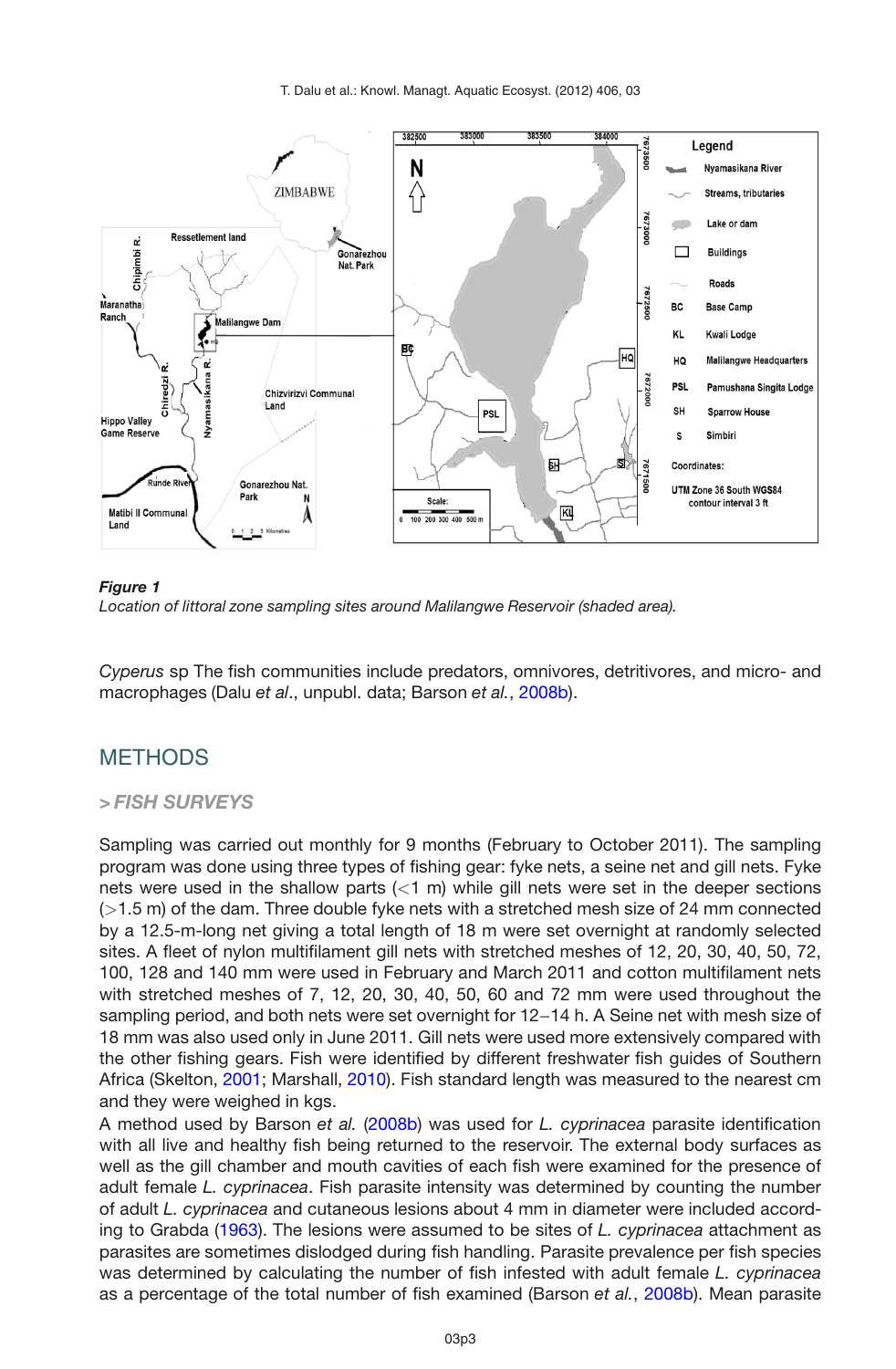intensity for each host species was obtained by dividing the total number of *L. cyprinacea* in a sample of a host species by the number of infested individuals of the host species in the sample (Barson *et al.*, [2008b\)](#page-8-4).

A Pearson correlation between parasite intensity and physicochemical variables was carried out using SysStat ver. 12 to test if environmental variables have an influence on parasite intensity. Analysis of parasite intensity and study months was carried out using SysStat ver. 12 and the data followed an ordinal rating, which violates various ANOVA assumptions. Hence, the data was not normal as confirmed by the Shapiro-Wilk normality test. Therefore, the nonparametric equivalent of a two-way ANOVA, the Kruskal–Wallis ANOVA test (*p <* 0.05), was used to test for the significant effect of parasite intensity and different study months.

### *> BASIC WATER QUALITY MEASUREMENTS*

Water was collected at each site (five sampling points) and measurements of pH, conductivity, total dissolved solutes, temperature and dissolved oxygen (*DO*) were made using water quality sensors (Hach LDO<sup>®</sup>, Germany). Water transparency was measured using a Secchi disk. Chemical oxygen demand (COD), nitrogen, nitrates, and total and reactive phosphorus were determined using methods from the EPA (Environmental Protection Agency), Hach and Standard Methods.

# **RESULTS**

### *> ENVIRONMENTAL VARIABLES*

Table [I](#page-4-0) summarizes the mean values of environmental variables in the Malilangwe reservoir for the study period. Dissolved oxygen (*DO*) values were low during February to March, and increased between May and August before dropping in September to October. Well-oxygenated water was found throughout the cool, dry season (7–9 mg⋅L<sup>-1</sup>) as a result of reservoir turnover (complete mixing of the water body). The lowest *DO* levels of up to 5−5.6 mg·L−<sup>1</sup> were in March, August, September and October. The lowest water temperature occurred from May to September after which there was a rapid increase. Temperature decreased through the two seasons (hot, wet – cool, dry). The temperature was 29.7  $\degree$ C in February before decreasing to a low of 19.3  $\degree$ C in July. Temperatures then increased from July (19.3  $\degree$ C) to October (27.6  $\degree$ C). The highest temperatures were recorded in February (29.7  $\degree$ C) and the lowest in July (19.3  $\degree$ C). Secchi disk readings ranged between 0.2−1.6 m (Table [I\)](#page-4-0).

Ammonia and nitrogen were shown to decrease during the cool, dry season, especially during May to July. Low levels of nitrogen (*<sup>N</sup>* <sup>=</sup> 0.4 mg·L−1) were recorded in August. Ammonia values were high in March (0.4 mg·L−1) and below the detection limit in February. Low values of ammonia were observed during the hot, dry season. Nitrate values were below the detection limit (LOD) in July, March and September but increased in August (0.01 mg·L−1) and October  $(0.02 \text{ mg} \cdot \text{L}^{-1})$ . Nitrate was high in June  $(0.03 \text{ mg} \cdot \text{L}^{-1})$  and May  $(0.03 \text{ mg} \cdot \text{L}^{-1})$ . Alkalinity showed slight seasonal changes and it fluctuated between 17 and 19.4 mg⋅L<sup>-1</sup> for the study months. Total dissolved solutes (TDS) were high during April to July (278.4–344.9 mg·L<sup>-1</sup>). There was an increase in conductivity from March (191.6  $\mu$ S·cm<sup>-1</sup>) to September (228.1  $\mu$ S·cm<sup>-1</sup>) (Table [I\)](#page-4-0).

### *> PARASITE PREVALENCE AND INTENSITY*

Eight fish species; *Oreochromis macrochir*, *Oreochromis mossambicus*, *Oreochromis placidus*, *Tilapia rendalli*, *Glossogobius giuri*, *Labeo altivelis*, *Hydrocynus vittatus* and *Clarias gariepinus* caught in the Malilangwe reservoir were examined for parasites (Table [II\)](#page-5-0). Only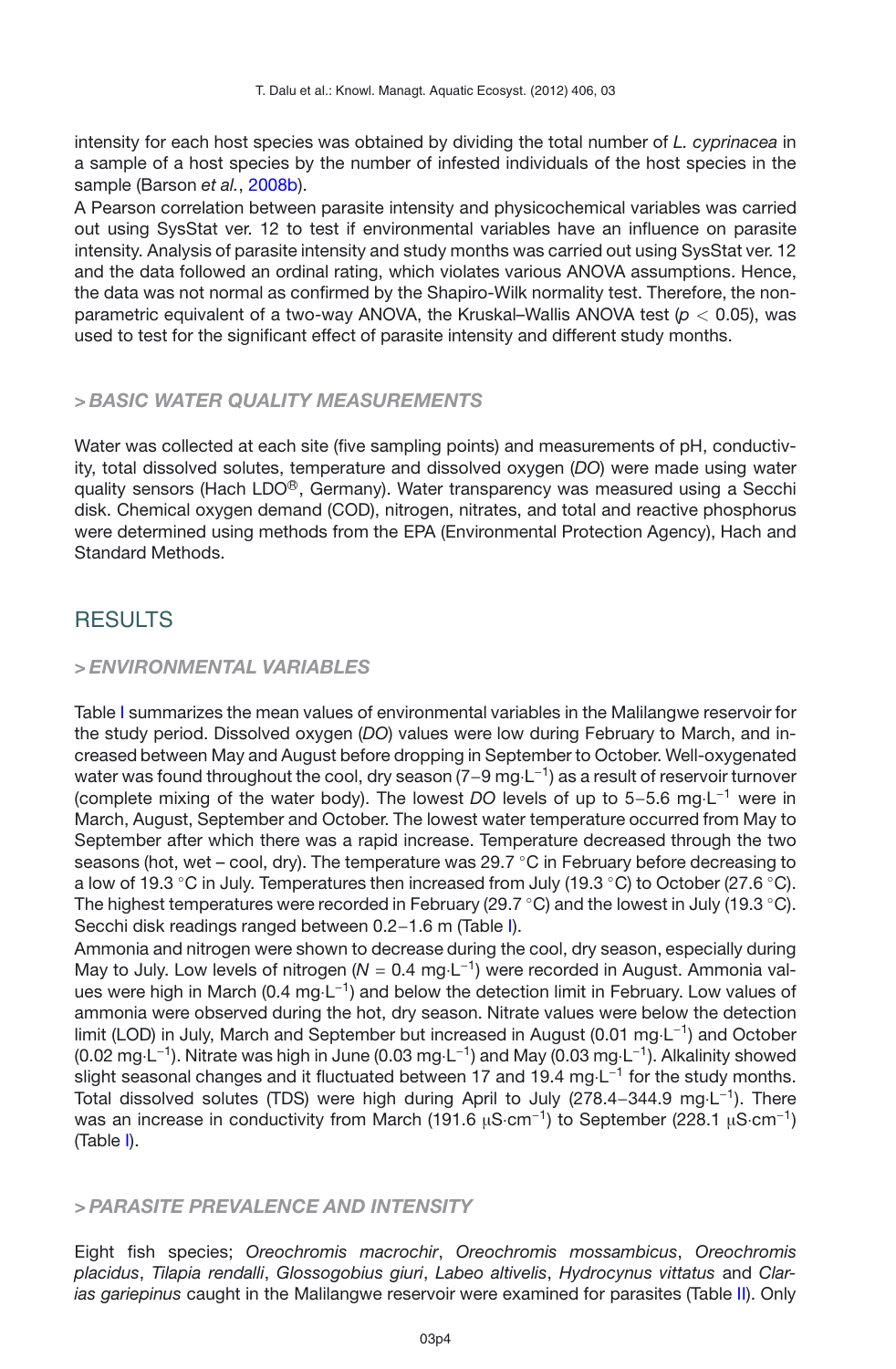Descriptive statistics of the measured environmental variables in Malilangwe reservoir (February to October 2011), SD = *standard deviation and LOD below the detection limit.*

<span id="page-4-0"></span>*Table I*

| Parameter              | Š                                      | Feb                                                                                                                                                      |                 |                                                                          |                              | ą                                               |                       |                                                                   |                                                         |                              |                         |                                                                       |                                                                                            |                                                             |                                       | Sep                                       |                                                         | ö                                |                                           |
|------------------------|----------------------------------------|----------------------------------------------------------------------------------------------------------------------------------------------------------|-----------------|--------------------------------------------------------------------------|------------------------------|-------------------------------------------------|-----------------------|-------------------------------------------------------------------|---------------------------------------------------------|------------------------------|-------------------------|-----------------------------------------------------------------------|--------------------------------------------------------------------------------------------|-------------------------------------------------------------|---------------------------------------|-------------------------------------------|---------------------------------------------------------|----------------------------------|-------------------------------------------|
|                        |                                        | vlean                                                                                                                                                    | $\overline{5}$  |                                                                          |                              |                                                 |                       |                                                                   |                                                         |                              |                         |                                                                       |                                                                                            |                                                             |                                       |                                           |                                                         |                                  |                                           |
| Dissolved oxygen       | $mg \cdot L^{-T}$                      | 6.6                                                                                                                                                      | 1.2             | 5.0                                                                      |                              |                                                 |                       |                                                                   |                                                         |                              |                         |                                                                       |                                                                                            |                                                             |                                       |                                           |                                                         |                                  |                                           |
| Temperature            | ပ္ပ                                    |                                                                                                                                                          | 29.7 0.9        | 30.1                                                                     |                              |                                                 |                       |                                                                   |                                                         |                              |                         |                                                                       |                                                                                            |                                                             |                                       |                                           |                                                         |                                  |                                           |
| Conductivity           | $\mu$ S-cm $^{-1}$                     |                                                                                                                                                          |                 |                                                                          | 8<br>00703<br>00703          |                                                 | araa<br>addad         | $7243$<br>$243$<br>$253$<br>$73$<br>$73$<br>$284$<br>$73$<br>$24$ | oowor<br>Oowor                                          |                              | scriptors<br>codino     |                                                                       | 5<br>5<br>5<br>5<br>5<br>5<br>5<br>5<br>5<br>5<br>5<br>5<br>5<br>5<br>5<br>5<br>1<br>5<br> |                                                             | a r r r a o<br>a v g a o<br>a v g a o | 5.6<br>23.60.3<br>28.1<br>228.1           | $-2.7$<br>$-2.7$<br>$-5.7$<br>$-2.8$<br>$-2.8$          | 5.3<br>27.3.3<br>5.3.5<br>252.6  | - 8 8 8 9<br>- 8 8 9 9                    |
| 공                      |                                        |                                                                                                                                                          |                 |                                                                          |                              |                                                 |                       |                                                                   |                                                         |                              |                         |                                                                       |                                                                                            |                                                             |                                       |                                           |                                                         |                                  |                                           |
| <b>Total dissolved</b> | $mg \cdot L^{-1}$                      | $\begin{array}{ l l } \hline 333.0 & \text{14.1} & \text{191.6} \\ \hline 7.8 & 0.3 & 7.9 \\ \hline 300.6 & \text{12.1} & 235 \end{array}$<br>300.6 12.1 |                 |                                                                          |                              | 7 8 9 9 9<br>26 9 9 9 7<br>7 9 9 9 1<br>7 9 9 1 |                       |                                                                   |                                                         | 7.9<br>21.6<br>2007<br>204.7 |                         | 8.5 0 0 0 0 0<br>8.9 0 0 0 0<br>8.9 0 0 0                             |                                                                                            | 5.6<br>20.38.4<br>226.7<br>226.7                            |                                       |                                           |                                                         |                                  |                                           |
| solutes                |                                        |                                                                                                                                                          |                 |                                                                          |                              |                                                 |                       |                                                                   |                                                         |                              |                         |                                                                       |                                                                                            |                                                             |                                       |                                           |                                                         |                                  |                                           |
| Reactive               | $mgL^{-1}$                             | $\overline{0.3}$                                                                                                                                         | 0.1             | $\frac{3}{2}$                                                            | 0.2                          | $\overline{0}$                                  | $\overline{C}$        | 0.2                                                               | $\overline{0}$                                          | 0.6                          | $\overline{C}$          | $\overline{C}$                                                        | 0.02                                                                                       | $\overline{0}$                                              | 0.03                                  | 0.7                                       | $0.\overline{3}$                                        | 8.0                              | $\overline{C}$                            |
| phosphorus             |                                        |                                                                                                                                                          |                 |                                                                          |                              |                                                 |                       |                                                                   |                                                         |                              |                         |                                                                       |                                                                                            |                                                             |                                       |                                           |                                                         |                                  |                                           |
| Nitrogen               | $mg \cdot L^{-1}$                      | $\overline{0}$ .7                                                                                                                                        | 0.8             | $\frac{1}{2}$ $\frac{0}{4}$ $\frac{0}{0}$ $\frac{0}{0}$<br>$\frac{0}{1}$ |                              |                                                 |                       |                                                                   |                                                         |                              |                         |                                                                       |                                                                                            |                                                             |                                       |                                           |                                                         |                                  |                                           |
| Ammonia                |                                        | $\overline{O}$                                                                                                                                           | 0.0             |                                                                          |                              | 8 1 1 8<br>0 0 0 8<br>0 0 0 8                   |                       | $-0.87$                                                           | $\frac{1}{1}$ $\frac{3}{1}$ $\frac{3}{1}$ $\frac{4}{1}$ | 2<br>0000<br>0000            | 5<br>0.05 0.0<br>0.00 T | 2592                                                                  | 0<br>0 0 0 1<br>0 0 0 1                                                                    | $\frac{4}{10}$ $\frac{5}{10}$ $\frac{6}{10}$ $\frac{6}{10}$ | $-3.58$<br>$-3.58$                    | 9<br>9<br>9<br>9<br>9<br>9<br>9<br>9<br>9 | $\frac{1}{1}$ $\frac{3}{9}$ $\frac{3}{9}$ $\frac{4}{9}$ | 2 1 2 3 2<br>2 3 3 3<br>2 5 9 3  | $-5.58$<br>$-5.58$                        |
| Nitrate                |                                        | $0.1$<br>$30.1$                                                                                                                                          | $\frac{2}{5}$   |                                                                          |                              |                                                 |                       |                                                                   |                                                         |                              |                         |                                                                       |                                                                                            |                                                             |                                       |                                           |                                                         |                                  |                                           |
| Chemical oxygen        | די בין<br>די בין<br>די פי בין<br>די פי |                                                                                                                                                          | 8.9             |                                                                          | -<br>-<br>- - - 7<br>- - - 7 |                                                 | 0.55<br>0.05<br>0.015 |                                                                   |                                                         |                              |                         |                                                                       |                                                                                            |                                                             |                                       |                                           |                                                         |                                  |                                           |
| demand                 |                                        |                                                                                                                                                          |                 |                                                                          |                              |                                                 |                       |                                                                   |                                                         |                              |                         |                                                                       |                                                                                            |                                                             |                                       |                                           |                                                         |                                  |                                           |
| Total phosphorus       | $mgL^{-1}$                             | 0.6                                                                                                                                                      | $\frac{2}{0.7}$ |                                                                          |                              |                                                 |                       |                                                                   |                                                         |                              |                         |                                                                       |                                                                                            |                                                             |                                       |                                           |                                                         |                                  |                                           |
| Secchi depth           | $\epsilon$                             | $\overline{1}$                                                                                                                                           |                 | $0.900$<br>$+7.00$                                                       | 0 0 1<br>9 0 1               | $0.7$<br>$1.7$<br>$18.7$                        | 1<br>0 0 0<br>0 0     | $\frac{2}{9}$<br>$\frac{1}{9}$<br>$\frac{2}{9}$                   | 0.4<br>0.4<br>0.5                                       |                              | 0<br>0 0 1<br>0 0 1     | $\frac{1}{0}$ $\frac{1}{1}$ $\frac{2}{1}$ $\frac{1}{1}$ $\frac{3}{1}$ | 0<br>0<br>0<br>0<br>1<br>3                                                                 | $0.78$<br>$-7.8$                                            | 1<br>0 0 0<br>0 0 0                   | 5<br>2 – 5<br>2 – 9                       |                                                         | $\frac{1}{0}$ .<br>$\frac{5}{4}$ | 0<br>0 0 <del>0</del><br>0 0 <del>0</del> |
| Alkalinity             | $mgL^{-1}$                             |                                                                                                                                                          |                 |                                                                          |                              |                                                 |                       |                                                                   |                                                         | $\frac{1}{4} - \frac{1}{6}$  |                         |                                                                       |                                                                                            |                                                             |                                       |                                           |                                                         |                                  |                                           |

T. Dalu et al.: Knowl. Managt. Aquatic Ecosyst. (2012) 406, 03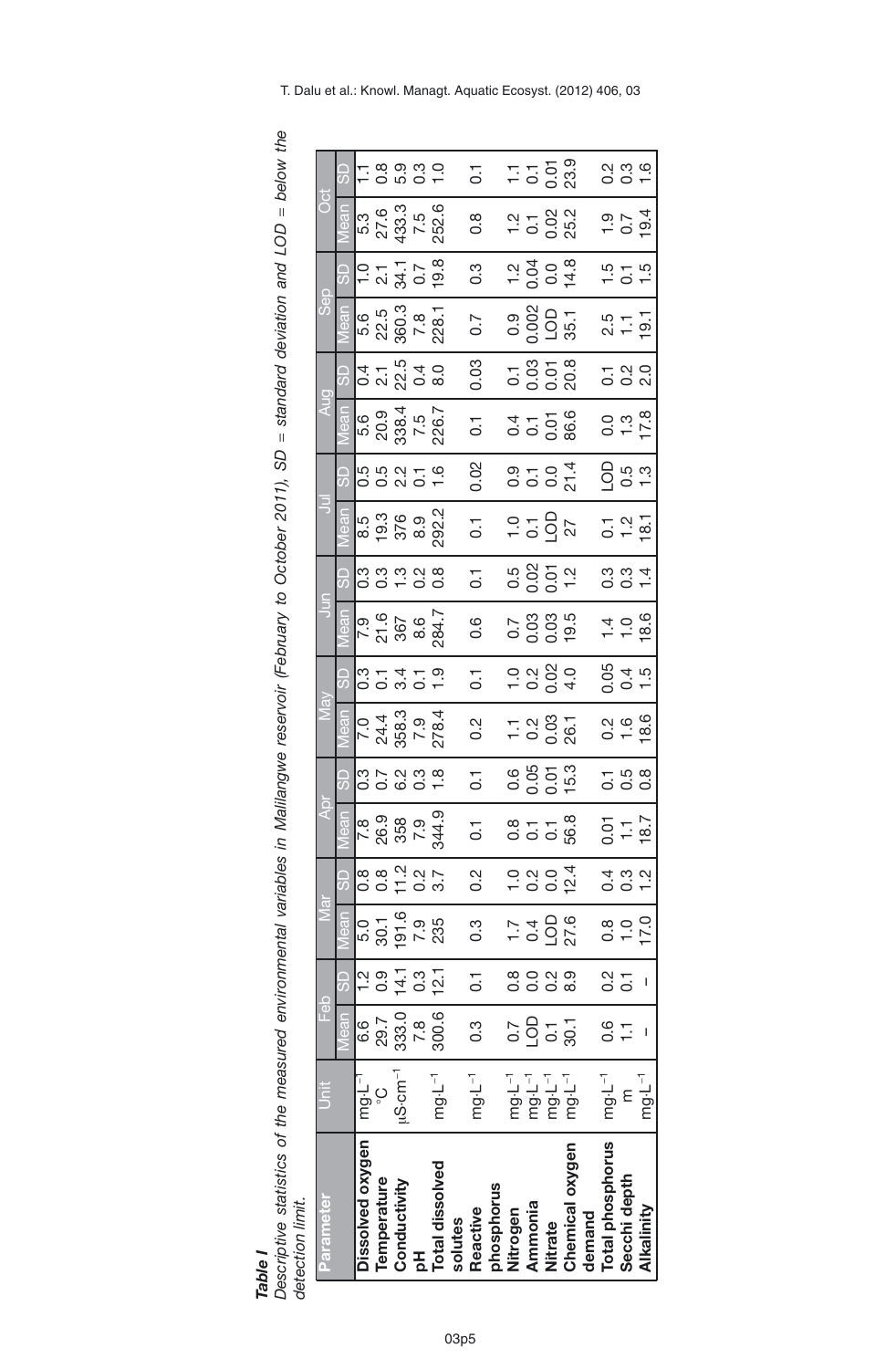#### <span id="page-5-0"></span>*Table II*

*Prevalence and intensity of Lernaea cyprinacea in susceptible fish species present in Malilangwe reservoir. N* = *number of studied fish.*

| <b>Species present</b>         | $\overline{N}$  | Prevalence (%) |                 | Intensity  | Month     |
|--------------------------------|-----------------|----------------|-----------------|------------|-----------|
|                                |                 |                | <b>Mean</b>     | Range      |           |
| Labeo altivelis                | $\overline{15}$ | 26.67          | 3               | $1 - 5$    | February  |
| Oreochromis macrochir          | 4               | 100.00         | 21              | $12 - 31$  |           |
| Oreochromis mossambicus        | 13              | 100.00         | 20              | $2 - 41$   |           |
| <b>Oreochromis placidus</b>    | 32              | 100.00         | 16              | $3 - 40$   |           |
| Labeo altivelis                | $\overline{98}$ | 17.35          | 7               | $1 - 16$   | March     |
| Oreochromis macrochir          | 16              | 100.00         | 26              | $5 - 44$   |           |
| <b>Oreochromis placidus</b>    | 27              | 100.00         | 25              | $9 - 62$   |           |
| Tilapia rendalli               | 1               | 100.00         | 8               | 8          |           |
| Labeo altivelis                | 95              | 32.63          | $\overline{12}$ | $2 - 31$   | April     |
| Oreochromis macrochir          | 22              | 100.00         | 33              | $18 - 64$  |           |
| Oreochromis mossambicus        | 28              | 100.00         | 32              | $9 - 59$   |           |
| <b>Oreochromis placidus</b>    | 35              | 100.00         | 28              | $5 - 61$   |           |
| Labeo altivelis                | 116             | 38.79          | 34              | $7 - 89$   | May       |
| Oreochromis macrochir          | 30              | 100.00         | 42              | $2 - 88$   |           |
| Oreochromis mossambicus        | 55              | 100.00         | 42              | $5 - 91$   |           |
| Oreochromis placidus           | 37              | 100.00         | 40              | $8 - 90$   |           |
| Labeo altivelis                | 112             | 45.54          | $\overline{37}$ | $3 - 89$   | June      |
| Oreochromis macrochir          | 50              | 100.00         | 78              | $4 - 153$  |           |
| Oreochromis mossambicus        | 27              | 100.00         | 71              | $10 - 152$ |           |
| Oreochromis placidus           | 47              | 100.00         | 74              | $9 - 158$  |           |
| Labeo altivelis                | 91              | 34.07          | $\overline{30}$ | $12 - 71$  | July      |
| Oreochromis macrochir          | 49              | 100.00         | 75              | 19-175     |           |
| Oreochromis mossambicus        | 27              | 100.00         | 69              | $10 - 153$ |           |
| <b>Oreochromis placidus</b>    | 50              | 100.00         | 78              | $18 - 192$ |           |
| Labeo altivelis                | $\overline{82}$ | 24.39          | 16              | $3 - 21$   | August    |
| Oreochromis macrochir          | 25              | 100.00         | 31              | $5 - 82$   |           |
| Oreochromis mossambicus        | 24              | 100.00         | 29              | $9 - 78$   |           |
| <b>Oreochromis placidus</b>    | 34              | 100.00         | 40              | $8 - 101$  |           |
| Labeo altivelis                | 93              | 17.02          | $\overline{16}$ | $3 - 21$   | September |
| Oreochromis macrochir          | 29              | 100.00         | 22              | $2 - 56$   |           |
| <b>Oreochromis mossambicus</b> | 37              | 100.00         | 27              | $8 - 78$   |           |
| Oreochromis placidus           | 37              | 100.00         | 26              | $8 - 67$   |           |
| Tilapia rendalli               | $\overline{2}$  | 100.00         | 5               | $2 - 8$    |           |
| Labeo altivelis                | 127             | 20.31          | $\overline{12}$ | $3 - 31$   | October   |
| Oreochromis macrochir          | 26              | 100.00         | 29              | $9 - 67$   |           |
| Oreochromis mossambicus        | 41              | 100.00         | 30              | $9 - 56$   |           |
| Oreochromis placidus           | 30              | 100.00         | 20              | $5 - 36$   |           |
| Tilapia rendalli               | 1               | 100.00         | 13              | 13         |           |

cichlids and one cyprinid (*L. altivelis*) were infected with *Lernaea cyprinacea* and had different parasite intensities across the months with  $p = 0.0$  (Kruskal-Wallis ANOVA) (Table [II\)](#page-5-0). The parasite prevalence was low in *Tilapia rendalli* (small sample size, *n* = 4) and *Labeo altivelis* but much higher in the other three cichlids (*O. macrochir, O. mossambicus* and *O. placidus*). Parasite prevalence was 100% throughout the nine study months amongst the cichlids whilst it varied across the study months for cyprinidae (Table [II\)](#page-5-0). Parasite intensity differed greatly amongst host species with the *Oreochromis* sp. being the most infected (*p* = 0.0). Parasite intensity increased during the winter period (May to July) as algal blooms formed in the reservoir with *p* = 0.0 (Kruskal-Wallis ANOVA) (Table [II\)](#page-5-0). Eight individuals of catfish, *C. gariepinus*, were found to be heavily infected with trematode cysts (*Clinostomoides brieni*) in the skin during the hot, wet ( $n = 7$ ) and early months of the cool, dry season ( $n = 2$ ). No further catfish species were observed that were infected by the cysts. No infections were found in the tigerfish (*H. vittatus*), catfish (*C. gariepinus*) or the goby (*G. giuris*).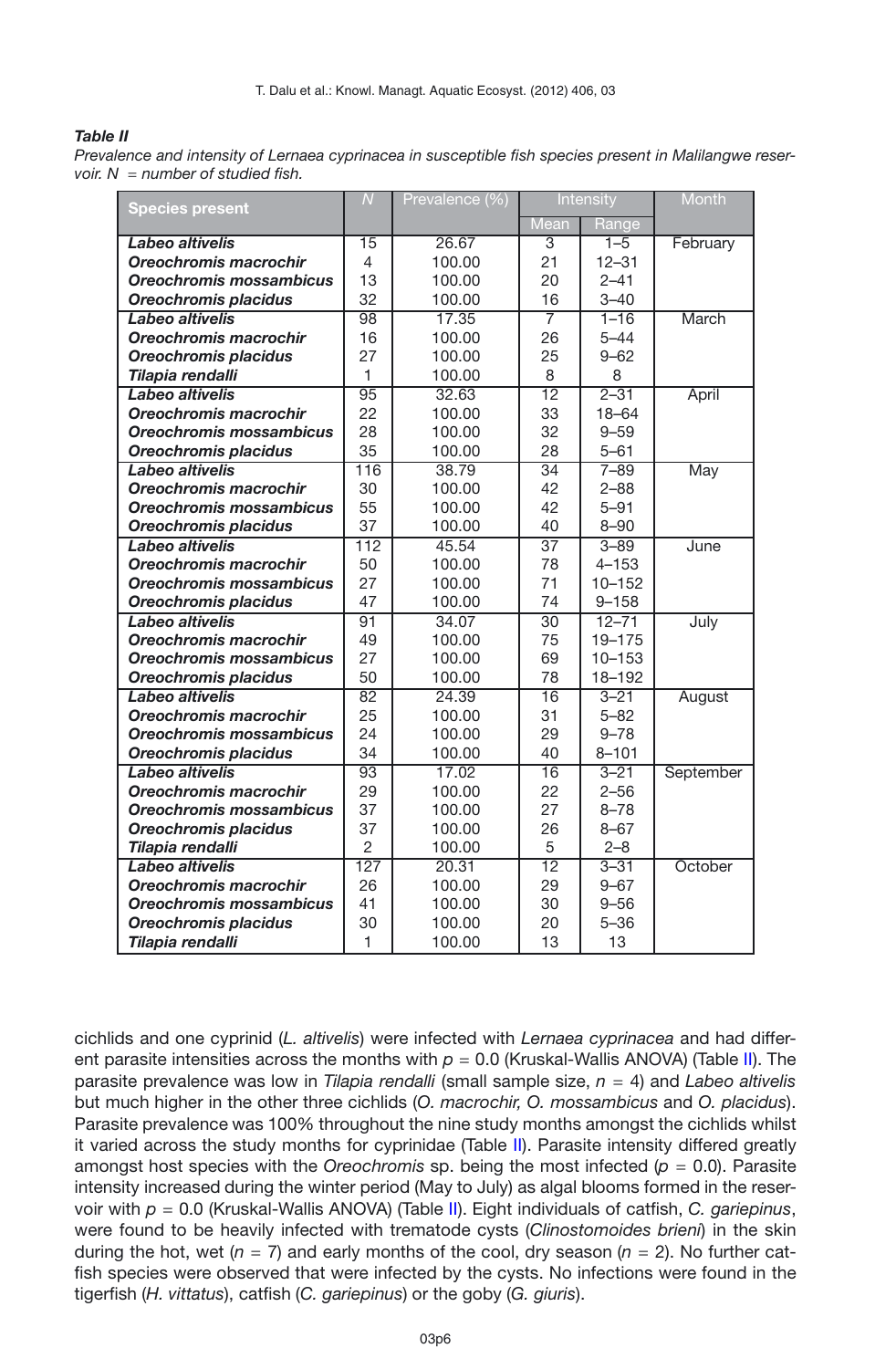#### <span id="page-6-0"></span>*Table III*

| Pearson correlation coefficients and significance levels between the physicochemical variables and par- |
|---------------------------------------------------------------------------------------------------------|
| asite intensity (* $p < 0.05$ , ** $p < 0.001$ ).                                                       |

| <b>Parameter</b>              | Correlation coefficient (r) |
|-------------------------------|-----------------------------|
| <b>Dissolved oxygen</b>       | $0.727*$                    |
| <b>Temperature</b>            | $-0.801**$                  |
| Conductivity                  | 0.26                        |
| pН                            | $0.683*$                    |
| <b>Total dissolved solute</b> | 0.19                        |
| <b>Nitrogen</b>               | $-0.237$                    |
| Ammonia                       | $-0.144$                    |
| <b>Nitrate</b>                | $-0.378$                    |
| Chemical oxygen demand        | $-0.307$                    |
| <b>Total phosphorus</b>       | 0.01                        |
| Secchi depth transparency     | 0.18                        |

A Pearson correlation of physicochemical variables with parasite intensity showed that parasite intensity was significantly correlated with dissolved oxygen, temperature and pH. Thus, parasite intensity was negatively correlated with temperature and positively correlated with dissolved oxygen and pH (Table [III\)](#page-6-0).

### **DISCUSSION**

The presence of *L. cyprinacea* on some fish species (*O. placidus, O. mossambiccus*, *O. macrochir*, *L. altivelis* and *T. rendalli*) and not others (*C. gariepinus, G. giuris* and *H. vittatus*) in Malilangwe reservoir suggests that *L. cyprinacea* is host-specific. Whitaker and Schlueter [\(1975](#page-8-15)) and Barson *et al.* [\(2008b](#page-8-4)) suggested that the differences in susceptibility of fish species to the parasite could be due to differences in ecological, behavioural and physiological mechanisms, and morphological variations. Some fish species such as the scale-less *C. gariepinus* might produce hormones or secrete mucous which might make them unacceptable to the copepod or make them immune. The structure and arrangement of scales in some fish species such as *H. vittatus* might not allow for easy implantation of the parasite's anchor as they are tightly packed.

The most abundant fish species *Labeo altivelis* was found to have the lowest rates of *Lernaea* infestation. Whitaker and Schlueter [\(1975\)](#page-8-15) suggested that abundant species seem to have had more opportunity to evolve such defence mechanism devices, particularly if they had been abundant over rather long periods of time. Such mechanisms would seem more likely to have evolved if the parasite tended to cause severe harm to the host. *Clarias gariepinus* and *Labeo altivelis*, which are associated with muddy habitats, were found to be the least infected species, with no parasites being observed in *C. gariepinus*. These findings are in contradiction with Demaree [\(1967\)](#page-8-5), who reported that fish collected from muddy water and the muddy bottom were most frequently infected with *L*. *cyprinacea*.

In our study, the copepod parasite infection in *O. placidus* was very high during the cool, dry season and when most of the reservoir was covered in algal blooms. The high parasite infection in the smaller cichlid of the four species found in Malilangwe is supported by Amin *et al*. [\(1973](#page-8-16)), who found smaller host fish to be more heavily infested, but Sanchez-Hernandez [\(2011](#page-8-17)) showed that in brown trout, the prevalence was higher (3+) but the number of *L. cyprinacea* was not related to age Whitaker and Schlueter [\(1975](#page-8-15)) and Barson *et al.* [\(2008b](#page-8-4)) found that higher parasite intensity in smaller and younger fish could be because these fish are easily accessible to the parasite or their defence mechanisms are less well developed compared with larger or older fish. In the present study small fish were caught in the littoral zones of the reservoir as they seek refuge from predators in the macrophytes and substrates, but these warm littoral zone areas are also the preferred habitats of *L. cyprinacea*, as noted by Paperna [\(1996\)](#page-8-18). Therefore, chances of juvenile fish infection are very high. *Clarias gariepinus*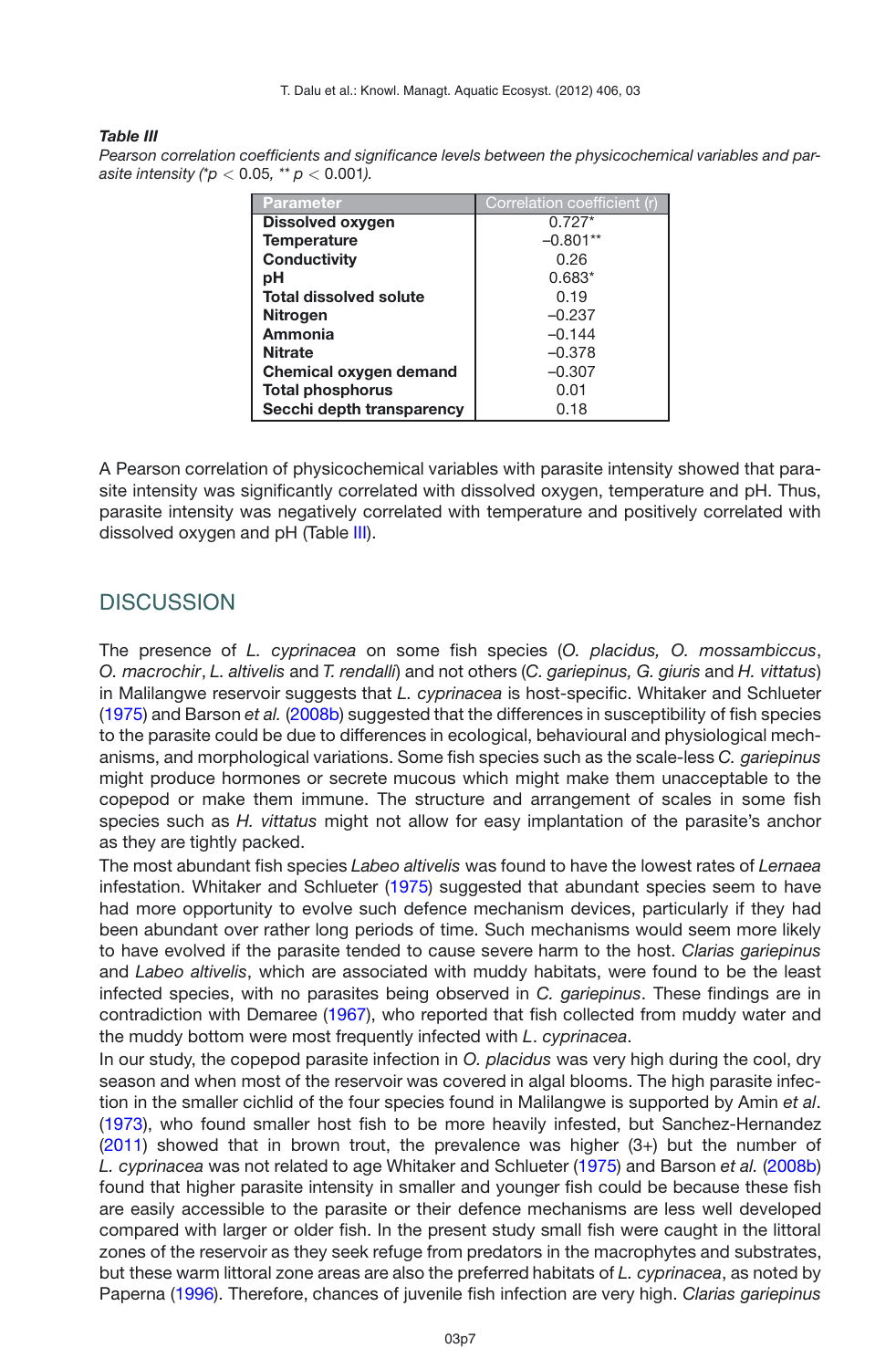was found to be affected by trematode cysts (*Clinostomoides brieni*) during the hot, wet and cool, dry seasons. The cysts covered the whole fish body and also changed the skin colour of fish to a light grey. The number of cysts per host were higher during the rainy season, which may suggest a link with climatic and environmental factors.

Water quality in the Malilangwe reservoir could be contributing to the high parasite prevalence observed in the fish. Malilangwe reservoir has not overflowed in the last 12 years since Cyclone Eline of 2000 and the reservoir only outflows when it is at full capacity; thus, the biota is essentially isolated. The pH was very highly positively correlated with parasite intensity (*r* = 0.727, *p <* 0.001) while temperature was very highly negatively correlated with parasite intensity (*r* = −0.801, *p <* 0.001). Barson *et al.* [\(2008b](#page-8-4)) showed that high water temperatures contributed to fast development of the copepod parasite but our study seem to suggest otherwise; during the cool, dry season, parasite intensity increased with mean temperatures of 19  $°C$ , suggesting that temperature only is not a major factor in the increase in parasite intensity. The temperature and water level fluctuations observed in Malilangwe reservoir during the cool, dry season could have contributed to the increased infestation by *L. cyprinacea* in the reservoir. The studies by Kupferberg *et al.* [\(2009\)](#page-8-19) and Idris and Amba [\(2011\)](#page-8-20) demonstrated the influence of climatic factors on parasite outbreaks. The outbreak of *L. cyprinacea* in the South Fork Eel River was associated with periods of warm water temperatures, declining discharge and shrinking pool sizes, conditions which are typical for infestations on fish in other rivers (Kupferberg *et al.*, [2009](#page-8-19)). Idris and Amba [\(2011](#page-8-20)) showed that temperature fluctuations during monsoon season may contribute to parasitic outbreaks. Dissolved oxygen was significantly correlated with parasite intensity and *DO* levels increased during the turnover period (complete mixing of the water body). Thus, our results are in good agreement with Barson *et al.* [\(2008b](#page-8-4)), and increases in *DO* levels coincided with an increase in parasite intensity; high levels of *DO* content in the water are considered desirable for the proliferation of *L. cyprinacea*. In addition to the fluctuating environmental factors, host densities (fish populations) were high in the cool, dry season as most fish species were coming out of the breeding season in Malilangwe reservoir (Tatenda Dalu, *personal observation*).

In *Oreochromis mossambiccus*, for example, the prevalence and mean intensity in the Malilangwe Reservoir in 2007 were 100% and 149 (14−419), respectively (Barson *et al*., [2008b](#page-8-4)) and in the present study, the mean intensity in all the study months was smaller than the previous study: this could be attributed to the sampling times. Barson *et al*. [\(2008b\)](#page-8-4) carried out their study in October to December (hot, wet season) and this can be assumed to be the greatest peak season for the parasite in the reservoir and coincides with the first rains of the season, while the current study was carried out in February to October 2011, mostly the dry season (no rain) and the peak observed in May to July could be associated with reservoir hydrological changes.

The effect of the parasite on fish populations could therefore cascade to other biota as the parasite is showing no sign of declining. More studies on host parasites need to be investigated as Kupferberg *et al.* [\(2009\)](#page-8-19) showed that *L. cyprinacea* can have devastating impacts on amphibian populations such as morphological abnormalities compared with the uninfested individuals. A major flood like the one experienced in 2000 (Cyclone Eline) is required to help flush out the reservoir and reduce the *L. cyprinacea* infestations. Although the infected fish are generally considered safe to eat (Barson *et al*., [2008b\)](#page-8-4), heavily infested ones are unsightly for anglers who patronise the dam as a touristic and recreational activity.

## ACKNOWLEDGEMENTS

This study was made possible through the financial support of the DAAD (A/10/02914) and a Malilangwe Trust Research Grant. Special thanks go to Lenin D Chari, Philemon Chivambu, Patrick Mutizamhepo, Clemence Chakuya, Pandeni Chitimela and the Pamushana guides who assisted in the field. Our appreciation also goes to Mrs Elizabeth Munyoro and the technical staff of the Department of Biological Sciences, University of Zimbabwe, for all their technical support during the study.